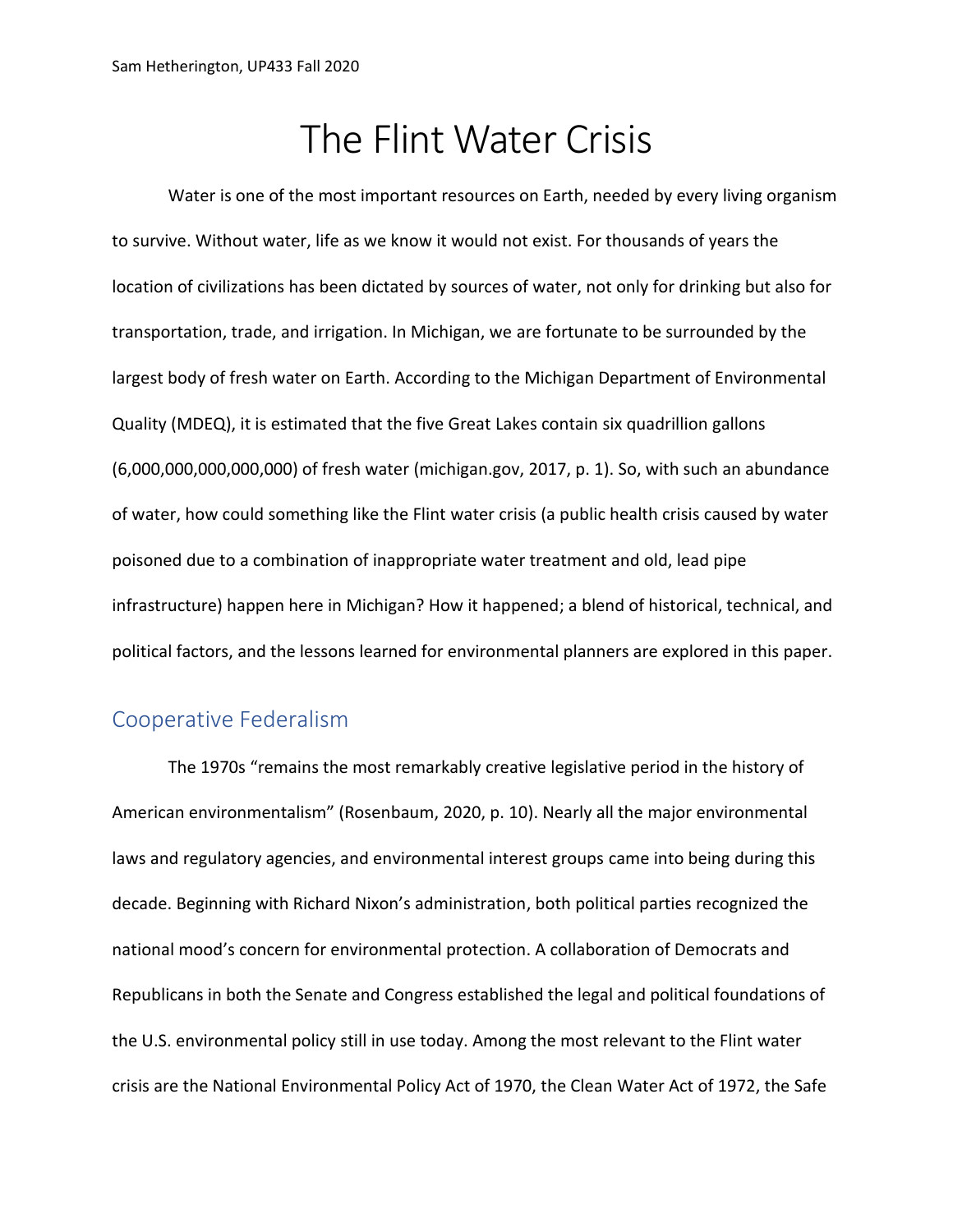Drinking Water Act (SDWA) of 1974, and the Clean Water and Clean Air Act Amendments of 1977 (LaMore, 2020, slide 47). In 1970 Nixon established the U.S. Environment Protection Agency (EPA), the federal agency responsible for protecting, regulating, enforcing these environmental laws. The SDWA enabled the EPA to "(a) set national drinking water- quality standards; (b) require water quality monitoring, water treatment, and the public reporting of contaminants in drinking water systems; (c) fund source water protection programs to protect watersheds, aquifers, and wellheads from potential contamination; and (d) ban the underground injection of hazardous wastes" (Daniels, 2014, p. 157).

While the EPA is the ultimate authority, Michigan, like most states, possesses federal primacy which means the state has the primary enforcement authority for the SDWA. This authority is then passed down to regional and local governments who are responsible for ensuring safe drinking water for their residents. This is called cooperative federalism and is important to environmental planning as evidenced by the fact that nearly every chapter in Daniels (2014) has separate sections for federal, state, and local responsibilities. "This cooperative relationship between all levels of government is fundamental to making cooperative federalism work" (Fewell, 2016). As we will see, a breakdown in cooperative federalism had significant consequences for the Flint water crisis.

## Before the Crisis

Flint experienced great prosperity between World War II and 1960s due to the presence of General Motors and a thriving automobile industry, but it did not last. In the 70s and 80s manufacturing jobs began to disappear, white residents fled the city to surrounding suburbs leaving behind the impoverished, mostly African American residents. Flint's population shrank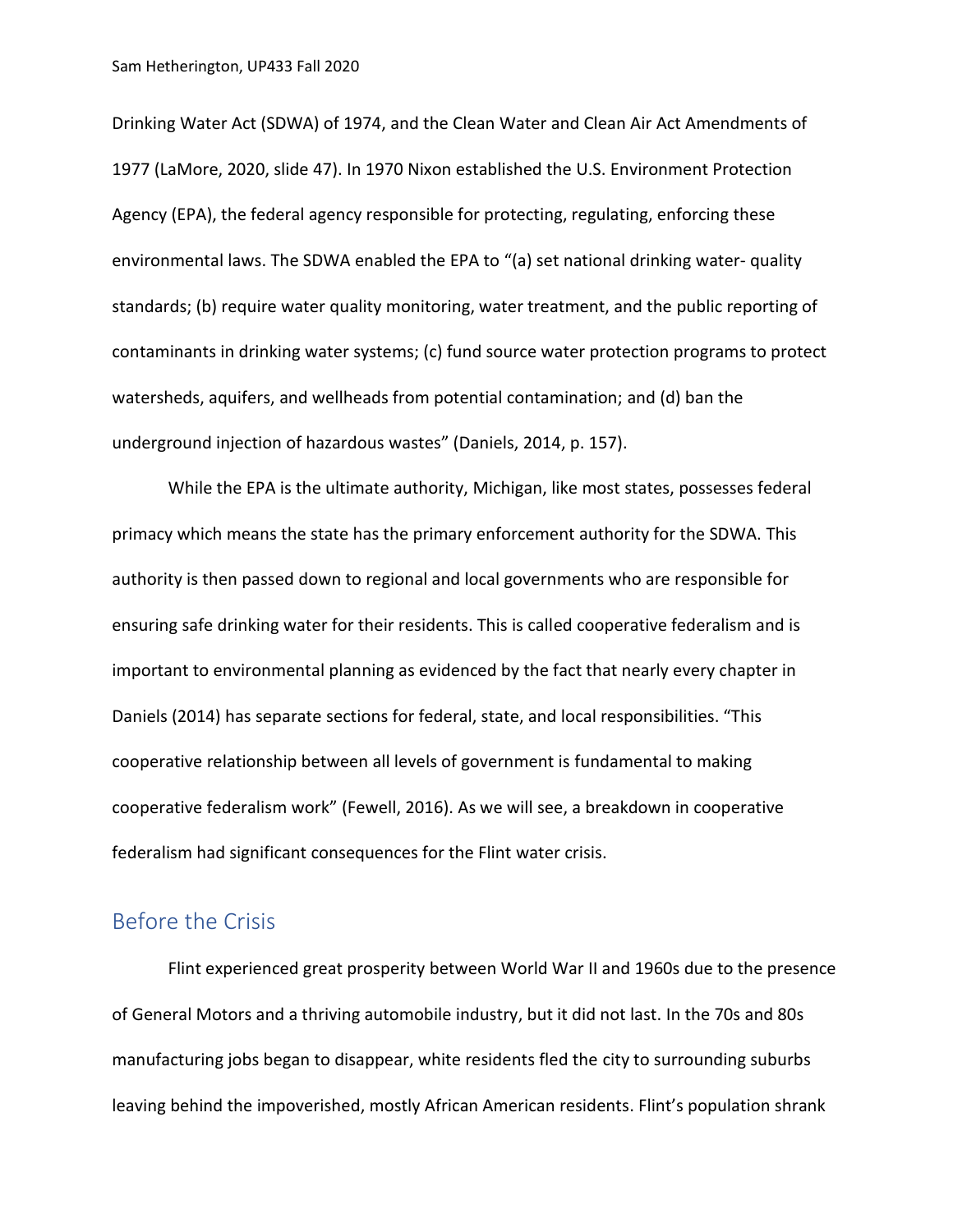from 200,000 in the 1960s to 98,000 by 2009 (Morckel, 2017). The result of population loss is a diminished tax base which then created a financial dilemma. Flint found itself having to maintain an old, oversized pipe network designed for 200,000. Flint water rates rank among the highest in the U.S. (Pauli, 2020). Local officials tried mightily to keep Flint afloat financially but faced with outside forces of globalization and suburban sprawl, eventually Flint was placed under the control of "emergency managers" appointed by the governor in 2011 and remained so during the crisis (Pauli, 2020). The primary responsibility of the emergency managers is to reestablish fiscal solvency which they accomplish by cost cutting.

### The Switch

Since 1967 Flint has been purchasing treated water from the Detroit Water and Sewage Department (DWSD) at which time the Flint Water Service Center (FWSC) was switched to a backup treatment facility, treating Flint River water two to four times per year for a few days at a time (Masten, 2016). In 2013, with the goal of reducing treated water costs, Flint under the control of an emergency manager, decided to join the newly formed Karegnondi Water Authority (KWA) who was constructing a pipeline to transmit water from Lake Huron. In the meantime, Flint could have either stayed with DWSD or bring online the FWSC backup treating water from the Flint River. The decision to join the KWA caused tensions between Flint and the DWSD. The KWA was seen by some as an attempt to take control of water away from a majority-black city and give it to white, affluent suburbs and counties (Pauli, 2020). Agreements over a short-term contract with DWSD broke down and Flint decided to use water from the Flint River treated at the FWSC.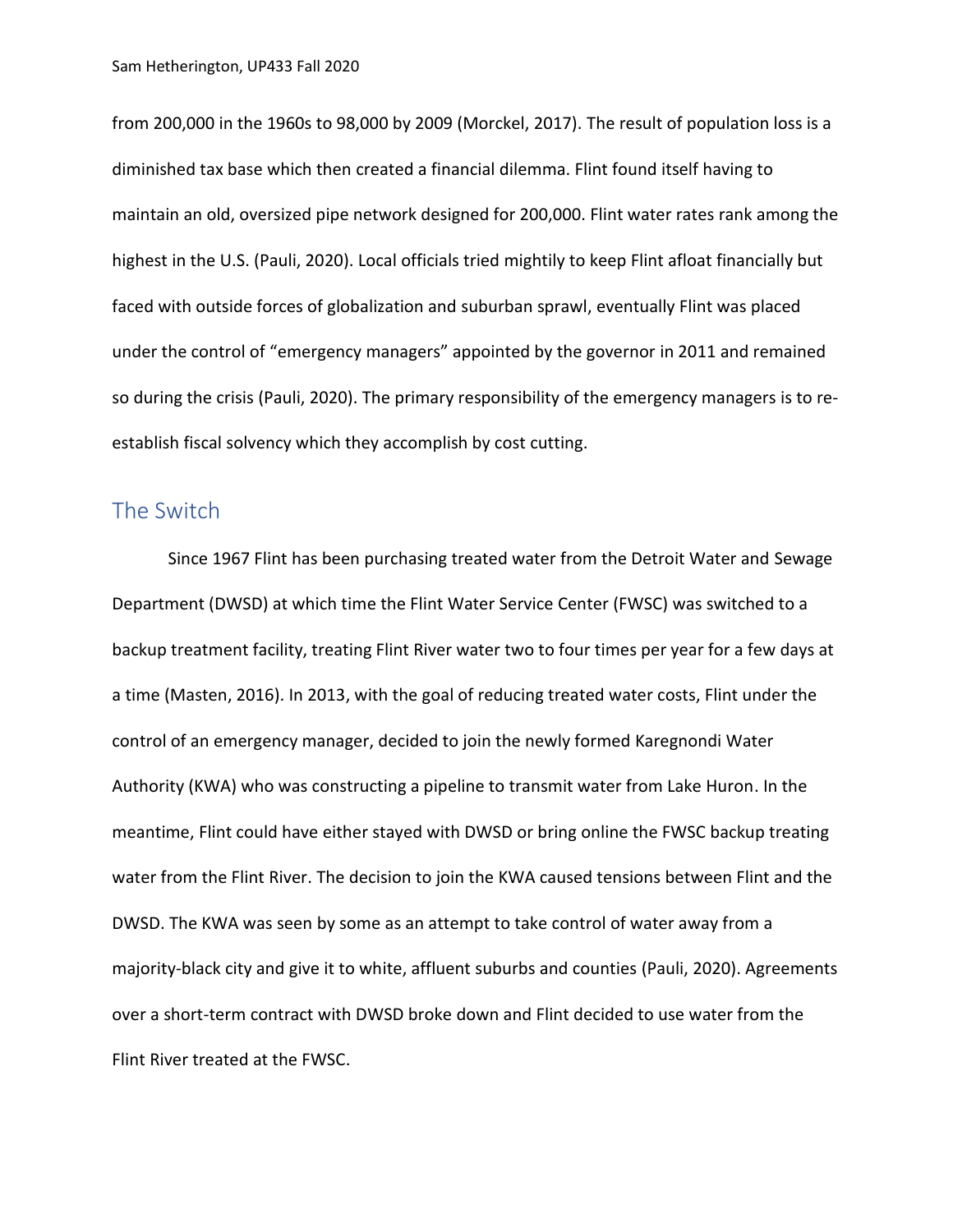The sparingly used FWSC plant was ill-equipped to deal with the change. Upgrades fell well short of recommendations made by private contractors. The staff was underprepared, often untrained and inexperienced. And the Flint River was considered a challenge to treat because it was a variable water source, fluctuating with rain events. Many warnings and concerns were voiced. Mike Glasgow, plant laboratory and water quality supervisor warned on April 25, 2014 "I do not anticipate giving the OK to begin sending water out anytime soon. If water is distributed from this plant in the next couple weeks, it will be against my direction." (Masten, 2016). The warnings were ignored, and The City of Flint switched its water supply to the Flint River on April 25, 2014 (Pauli 2019).

#### The Water Warriors

Within weeks of the switch, residents began complaining about the color, smell, and taste of the water. The city warned residents at the time of the switch that the water would take time to "level out" and people trusted this explanation and assumed the government agencies would alert the public if there was cause for concern (Pauli, 2019, p. 255). In May 2014 officials at the MDEQ were notified of rashes caused by the water, there was a spike in water main breaks, and in October 2014 General Motors announces it would no longer use Flint River water at its engine plant, citing the high corrosiveness of the water. Faced with denials and inaction by officials, Flint residents began to organize, forming groups like Water You Fighting For? and the Coalition for Clean Water to find answers and push for action. As the city officials continued to reassure the public of the water's safety, laypeople engaged in "popular epidemiology" (Pauli, 2020), gathering evidence of contamination and charting it on maps. The situation was remarkably like that of the cross-disciplinary team lead by John Snow, the father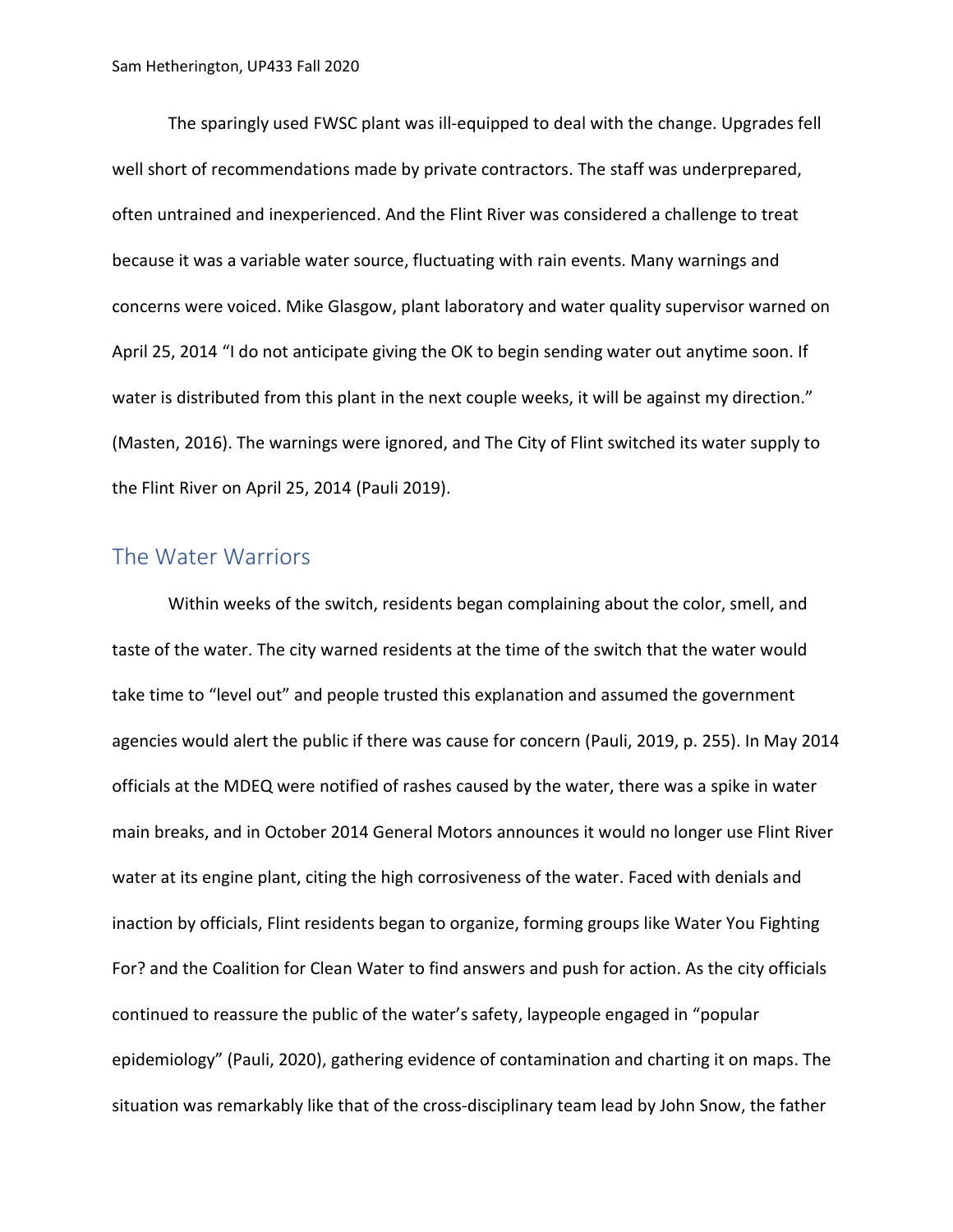of epidemiology, in the 1854 Broad Street cholera outbreak in which an impoverish community's pleas for help were ignored by public officials (Johnson, 2006). A group of activists partnered with engineers from Virginia Tech University to perform a water sampling study. The results showed system-wide lead contamination. Data published by local pediatrician Mona Hanna-Attisha showed that blood lead levels in children had increased significantly after the switch (Pauli, 2020). The water warriors finally had enough evidence to convince officials of the public health crisis occurring.

#### The Failure

Why was there such a long delay in responding? Rosenbaum (2020) says, "Federalism introduces complexity, jurisdictional rivalries, confusion, and delay into the management of environmental problems. Authority over environmental issues inherently is fragmented among a multitude of governmental entities." (p. 41). Many of the things that could go wrong about cooperative federalism did during the crisis; time delays, miscommunications, misinterpretations, finger-pointing, bureaucratic competition. In addition, several outright illegal, unethical, and incompetent acts were committed. Loopholes were exploited in the SDWA Lead and Copper Rule (LCR) sampling procedure like pre-flushing pipes and using narrow-neck sampling bottles to minimize the presence of lead (Pauli, 2020). MDEQ dropped samples from its lead level report in order to bring results within the federally mandated levels. MDEQ officials casted doubt on the Virginia Tech results, the Department of Health and Human Services casted doubt Dr. Hannah-Attisha's data, claiming the high lead level results may be due to seasonal changes rather than the switch in water sources. MDEQ admitted to misinterpreting the LCR as its reason for not enforcing corrosion controls at the plant (Kennedy,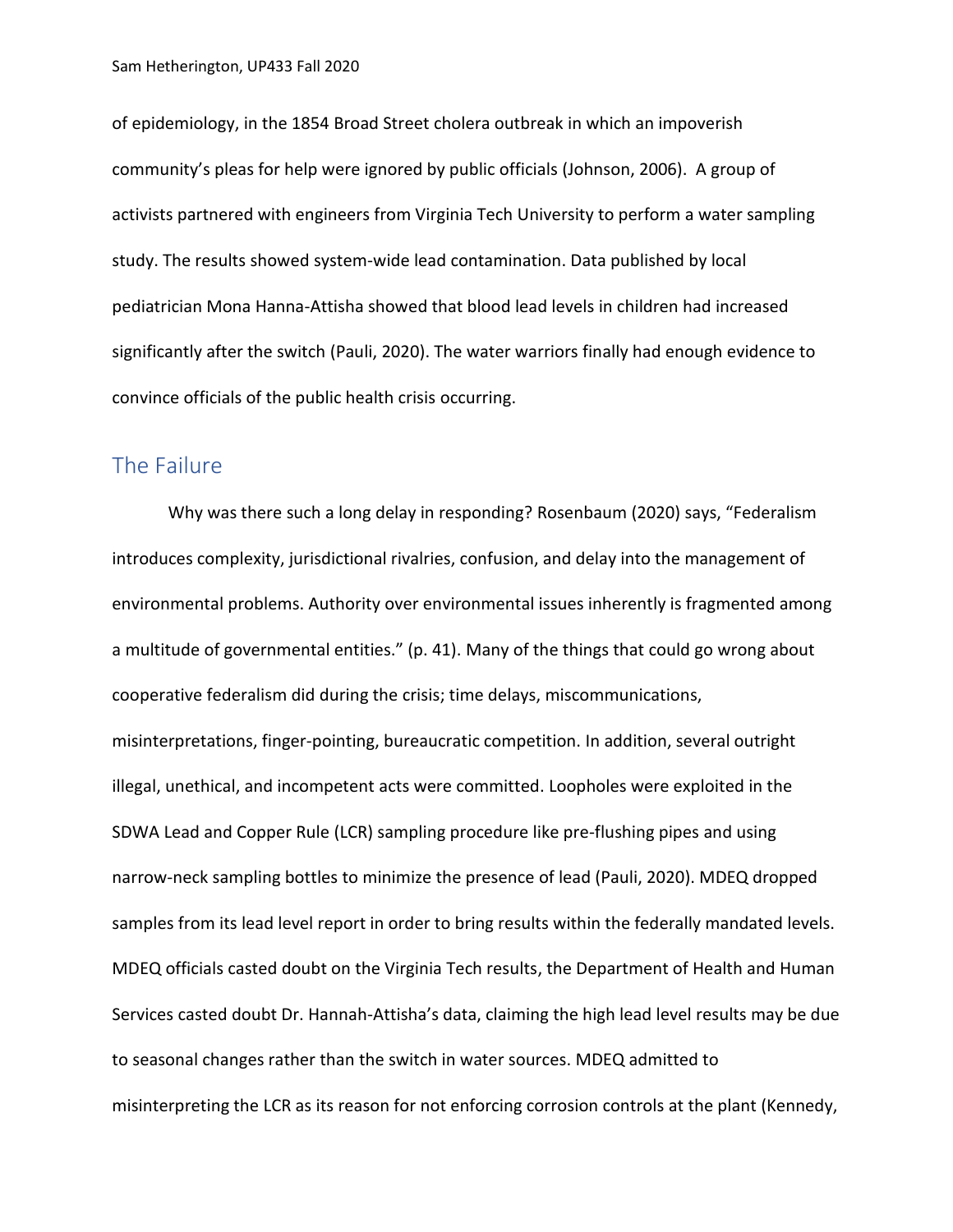2016). In October 2015 the water supply was switched back to the Detroit water supplier. But the damage was done, not just to the pipes but to the long-term health of thousands and to citizens' trust of government agencies whose job was to protect that health.

In a rare move on January 21, 2016, the EPA issued a Section 1431 of the SDWA administrative order, stating the presence of lead in the city's water supply is primarily due to the lack of corrosion control treatment (orthophosphate) after the city switched water supplies. Section 1431 equips the EPA with broad emergency powers, authorizing the agency to take any action it deems necessary when it comes to contaminates causing health problems. Of 1,183 administrative orders issued by the EPA since 2009, only 3 involved the SDWA. This fact alone should scream "this is a big deal", but again delays occurred. Months of back-and-forth disagreements between the EPA and MDEQ over things like the LCR requirement, the legality of the emergency powers, and EPA deference to Michigan in enforcement actions caused delays (Fewell, 2016). Findings by the Flint Water Advisory Task Force (FWATF) of March 2016 overwhelmingly placed blame on state officials but also called out the EPA, "EPA failed to properly exercise its authority prior to January 2016. The agency's conduct casts doubt on its willingness to aggressively pursue enforcement" (p. 8).

# Aftermath

The FWATF was appointed by Governor Rick Synder and charged with conducting an independent review of the crisis. The FWATF found the state primarily responsible for the water contamination because of its agencies' failures and its appointed emergency managers' misjudgments, with the bulk of the blame on the MDEQ. "Emergency managers charged with financial reform often do not have, nor are they supported by, the necessary expertise to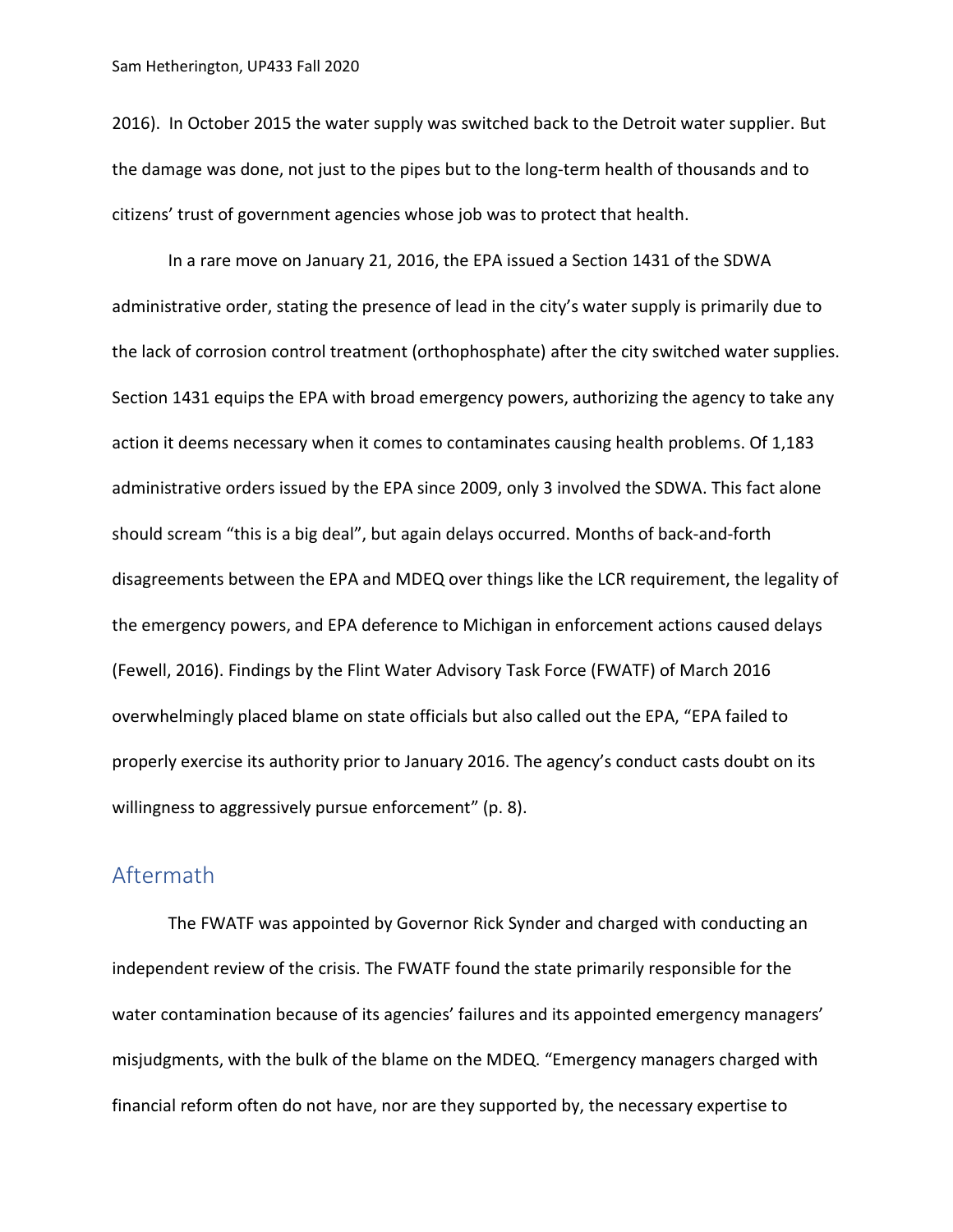manage non-financial aspects of municipal government" (p. 8). It also stated, "The Flint water crisis is a clear case of environmental injustice" (p. 9). Despite this in 2019, all criminal and civil charges against officials and companies involved in the crisis were dropped.

Flint received millions of dollars in state and federal aid, mostly for the replacement of the aged lead and galvanized steel pipes, now nearly complete. Citywide lead levels were below the EPA action level by the end of 2016, and in April 2018 the State of declared Flint's water fully restored. The financial cost of the Flint water crisis is incalculable, as it is still being paid for. To date the state has provided \$350 million, the federal government \$100 million (Michigan.gov, 2020), and just this August the state agreed to pay \$600 million to affected Flint residents (Chappell, 2020). As a result of the crisis, Michigan water standards are now the strictest in the nation (Pauli, 2020).

### Planning Solutions

Morckel (2016) says "true origins of the Flint water crisis can be found in U.S. failures to address the consequences of large-scale population loss, a general lack of regional planning, and a lack of care for infrastructure and shrinking cities". Planners need to acknowledge shrinking populations and try to make cities experiencing them more sustainable. She says the cities should adopt right-sizing strategies to address population loss and budget concerns. Right-sizing attempts to match size of services with size of population but has, in the past, been unpopular. Another approach she suggests is to share infrastructure and resources with the surrounding communities to help provide more equal services. Census data shows that Genesee County population grew from 1960 to 2015, despite the city's decrease. People just all moved out of the city to developed surrounding land, a process known as "the housing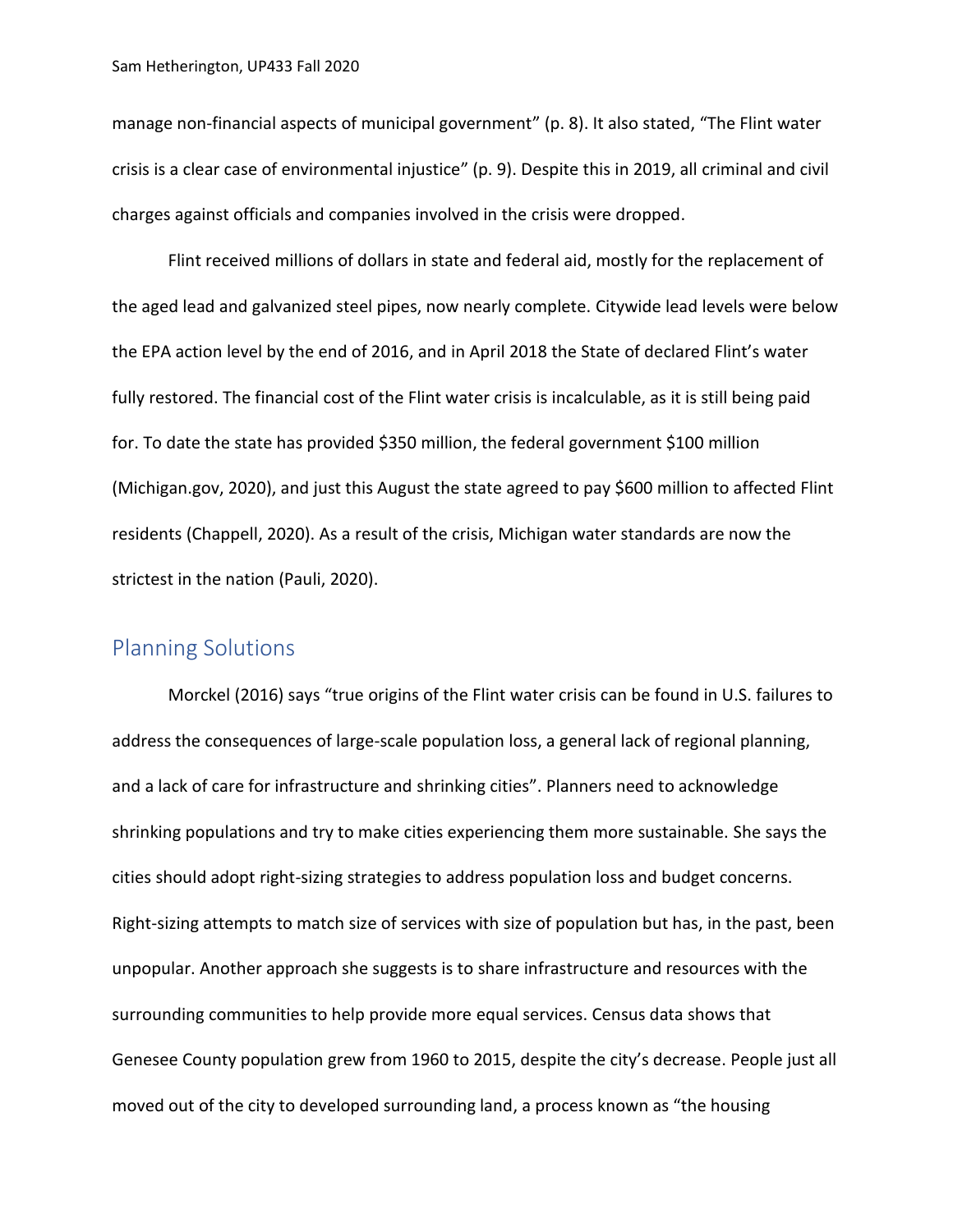disassembly line". Other regional approaches include annexation, shared services, consolidation, and tax-sharing. Planners also need to draw attention to the importance of largely behind-the-scenes infrastructure. Water infrastructure gets less attention than other types such as roads or schools. We take it for granted but the Flint water crisis brought to the forefront the issue of aging infrastructure and the need for funding to upgrade it. Flint is a warning for other shrinking cities, we can either wait for crisis to occur and pay heavily for the fallout, as is happening with the Flint water crisis, or we can be proactive and invest in infrastructure before something goes wrong. As Pauli says, "infrastructure is far more than the sum of its material parts: it is infused with political, social, and cultural meaning" (2020, p. 70). Cooperative federalism is not doomed, and we need to leverage it for the future of these cities and all of us.

### **Conclusion**

A combination of factors caused the Flint water crisis. Historical factors, like population loss, degraded infrastructure, and economic disinvestment. Technical factors, like the failure to implement corrosion control. And perhaps the most significant of all, political factors, such as appointing emergency managers who prioritize cost savings over public health, and power grabs for control of the region's water. The crisis has aroused calls for renewed commitment to funding public infrastructure, greater attention to environment justice, and for recognition of water as a fundamental human right. We as planners play a central role in making sure the lessons learned from the Flint water crisis are heeded for the good of our future and that of the planet.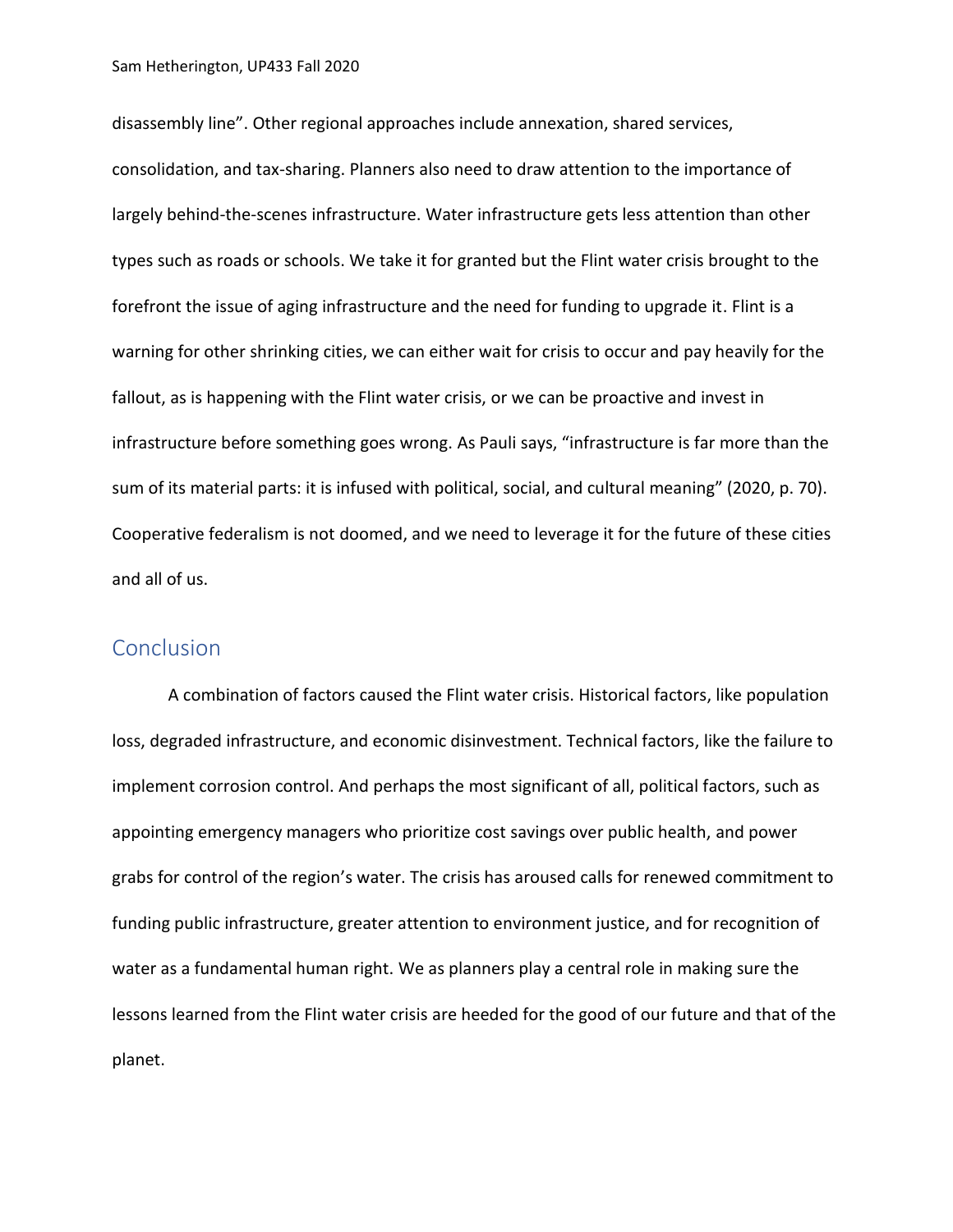# Abbreviation Key

DWSW - Detroit Water and Sewerage Department, currently called Great Lakes Water Authority EPA – U.S. Environmental Protection Agency FWATF – Flint Water Advisory Task Force FWSC – Flint Water Service Center or the "plant" that was treating the Flint River water LCR – Lead and Copper Rule MDEQ – Michigan Department of Environmental Quality. MDEQ was renamed the Michigan Department of Environment, Great Lakes and Energy (EGLE) by Gov. Gretchen Whitmer on April 22, 2019 SDWA – Safe Drinking Water Act

# Bibliography

Chappell, B. (2020). *Michigan Agrees To Pay \$600 Million To Flint Residents Over Water* 

*Debacle*. npr.org. https://www.npr.org/2020/08/20/904258763/michigan-will-pay-600-

million-to-flint-residents-over-water-debacle

Daniels, T. L., & American Planning Association. (2014). *The environmental planning handbook* 

*for sustainable communities and regions*. Routledge.

Davis, M., Kolb, C., Reynolds, L., Rothstein, E., & Sikkema, K. (2016). *Flint Water Advisory Task* 

*Force FINAL REPORT*. michigan.gov.

https://www.michigan.gov/documents/snyder/FWATF\_FINAL\_REPORT\_21March2016\_

517805\_7.pdf

Fewell, B. (2016). The Failure of Cooperative Federalism in Flint, Michigan. *Journal - American Water Works Association*, 108 (3), pp. 12-14. https://doiorg.proxy1.cl.msu.edu/10.5942/jawwa.2016.108.0084